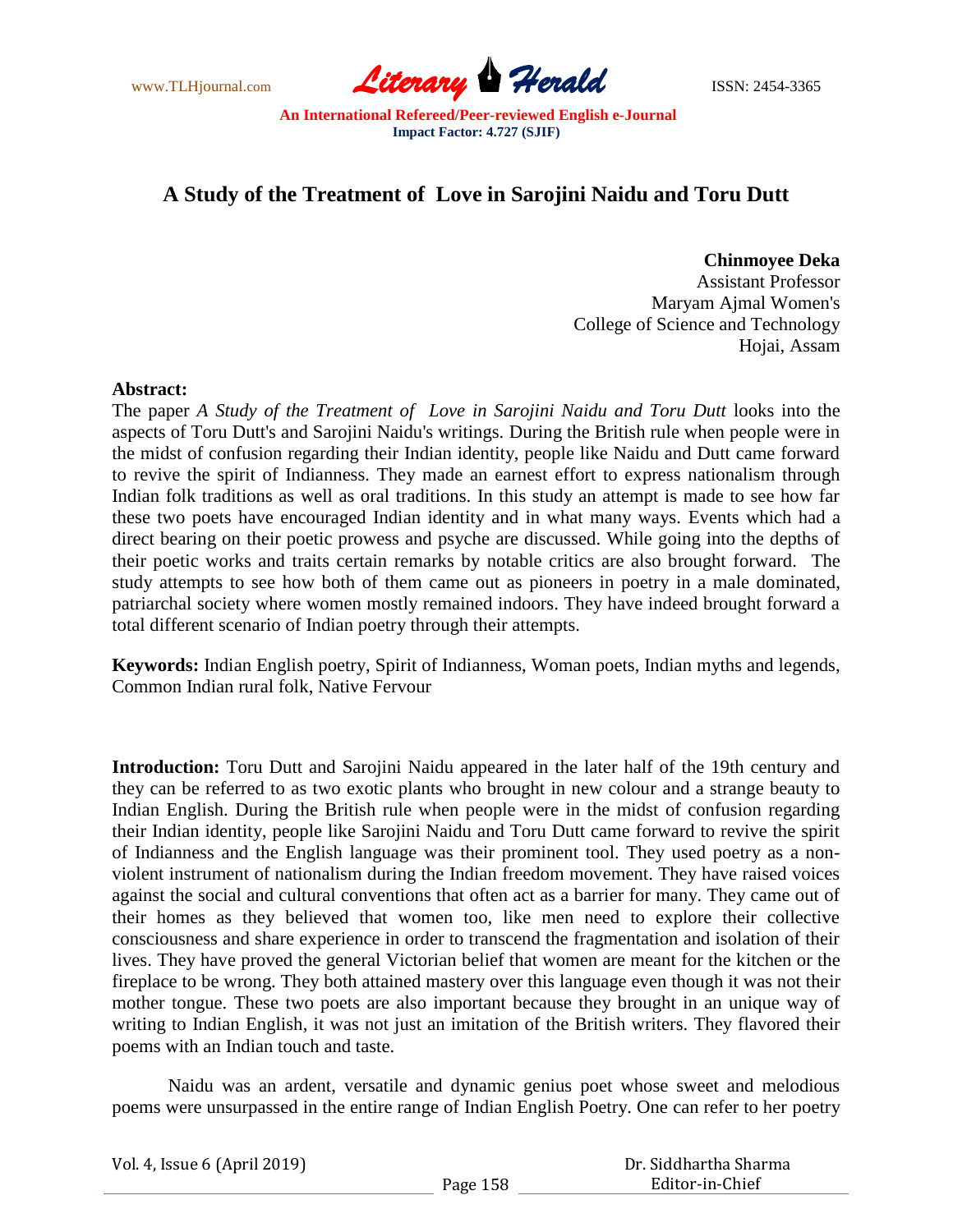

as a magnificent and colourful album of Indian life. The themes and background of her poetry were purely Indian and she sang in full-throated ease of the festivals, occupations and life of her people as a true daughter of her motherland. Her poetry was essentially lyrical which had been strongly influenced by British Romanticism. She was also known for her progressive thinking, her acerbic wit, her compassion. Her poetry is marked by restrained imagery, everyday words, colourful adjectives, symbolism, imagery and mysticism. She was considered a major poet with the excellence of wit, humour and charm. Naidu"s poetry on mysticism reflects her faith in the language of the Hindu mystic poets and Sufi mystic poets. The themes and background of her poetry were purely Indian and she sang in full-throated ease of the festivals, occupations and life of her people as a true daughter of her motherland.

Dutt tried to explore the philosophical aspect of Indian life. Indian poetry took a new and remarkable turn with Toru Dutt's poems. She developed poetry from imitation to authenticity. Dutt (1856-1877) had a unique intellect and manifested an exceptional mastery and originality. She was the first Indian poet who never attempted to anglicize her "oriental" themes. Her second collection: *Ancient Ballads and Legends of Hindustan* (1822) shows her rootedness in the soil of Hindu thought and tradition as well as her attempt to interpret and replete with Indian myths and legends and show her understanding of the spirit underlying them. She created a body of poetry which, in the words of Milton "the posterity will not willingly let die." She was a romantic at heart but unlike Derozio and her other predecessors, she was not a conscious imitator of the English romantics. She was an objective poet who avoids conscious comments and describes events, scenes and persons clearly without over-elaboration. She was a narrative poet of rare charm.

#### **Treatment Of Love In Sarojini Naidu And Toru Dutt**

Sarojini Naidu wrote many lyrics on the theme of love. She was a lyricist and her poems dealt with the various moods and emotions that love brings into a man's life. She has discussed about the passionate desire and mystic communion which results from one's true love. Love is the gift of nature and it finds a wonderful place and expression in her poems. It is an agent of platonic bliss. In Dutt's poetry idealism embraces the varied forms of love delineated by her viz. love between the lovers, love between husband and wife, love between parents and children.

Love, according to Naidu is the very essence of a woman's existence and love has no boundaries and barriers but only beauty and charm, delicate fancy and gossamer imagination, emotional fervor and sensuousness. Sarojini Naidu always looks at love from the woman"s point of view and therefore there is remarkable sensitivity and fascination in her love poems. Compared to Toru Dutt, her perception of love is more comprehensive and wider. Love is seen both in its aggressive and sensuous forms. Her poetry on love is not limited. It comprises of a wide range of subjects and themes and addresses to all kinds of readers. It is marked by its truth of observation, variety of experiences, depth of feeling and sympathetic presentation of human nature. There is so much of intensity, potential, vigor and depth of feeling in her poems on love that it brings into the mind of the readers that the love she is describing is autobiographical to a great extent and it conveys her feelings for Dr. Govinda Rajulu Naidu, her husband. Her getting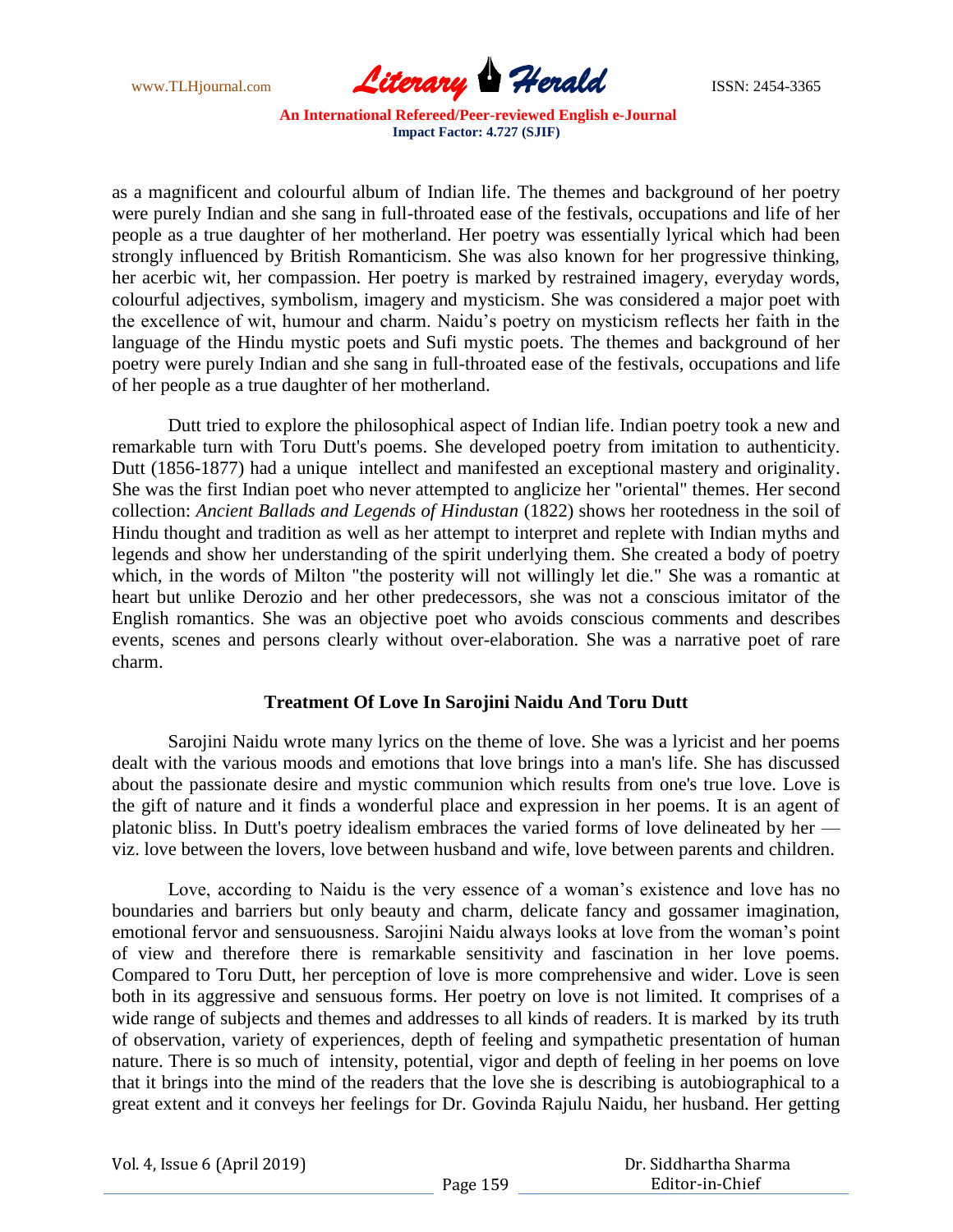

to married to him, despite all the oppositions proves her deep, ardent and genuine love for him. What distinguishes Sarojini Naidu from other poets like Manmohan Ghose, Rabindranath Tagore, Sri Aurobindo and Harin all of whom wrote love-poetry, is her capacity to capture emotions and present situations with all their ecstasies and pathos.

Sarojini Naidu"s Love poetry reflects her intensity, her vigour and her subdued and submissive expression of love. Love in her hands is delicate, exquisite, non-materialistic and spiritual; it is far away from eroticism, the physical demands and purely based on the union of the heart and soul. In "A Rajput Love Song" she expresses her lover"s rhapsody:

O Love! were you a basil-wreath to twine among my tresses, A jeweled clasp of shining gold to bind around my sleeve, ... Why should I fear the jealous dawn that spreads with cruel laughter, Sad veils of separation between your face and mine? (135)

This shows that for Naidu love is an unnamed and unfathomed force and that it has the power to act as the bridge which crosses over the barriers of distance and worldly separation. In the poem, the beloved yearns for her lover and wishes him to stay with her in any form of disguise that is possible so that they are united without the looming shadows of separation. She wishes that her beloved could take the form of wreath which she would use to twine among her hair or a jewel to be worn in her sleeve or the fan which lies upon her pillow or a lute or silver, anything that she could keep it near her. Amar Singh, her beloved replies that he too will feel her presence in "the hooded hawk upon my hand"; in "a turban-spray"; in "the radiant, swift, unconquered sword"; in "a shield" and even in "an amulet". (113) The poem is remarkable in the way Naidu has presented before us a romantic love picture of the medieval world of Rajput Chivalry and knight -errantry. This poem is in a way a reflection of her own love life. At one point of her life she too was bound to stay away from her lover but she responded positively to the irresistible call and passed all barriers of caste and creed to be united with her lover.

M.K. Naik comments that Naidu in her deep adherence to aestheticism and the Romantic legacy made her concept of love aligned to the earliest definition of love by Plato: " though at the outset Man and Woman were undivided and one they were separated only by the anger of Gods, there is thus an incessant propensity in them to reunite again and again<sup>"1</sup>. Thus, the essence of love is as Shelley has defined in his poem "Love"s Philosophy" as the mingling of the "being" of lovers<sup>2</sup>. Naidu's poetry with such close affinities with the Romantics is almost devoid of the physical dimension of love. But it is not completely devoid of physical love, but whatever mere amount is present is not erotic or vulgar in any sense. She describes it in a very subtle manner.

In "The Sins of Love" the lover begs her beloved to forgive her, if her eyes ever tried to stay on his face, hands clasp his body, mouth ravish his lips or heart lure his love.

| Vol. 4, Issue 6 (April 2019) |          | Dr. Siddhartha Sharma |
|------------------------------|----------|-----------------------|
|                              | Page 160 | Editor-in-Chief       |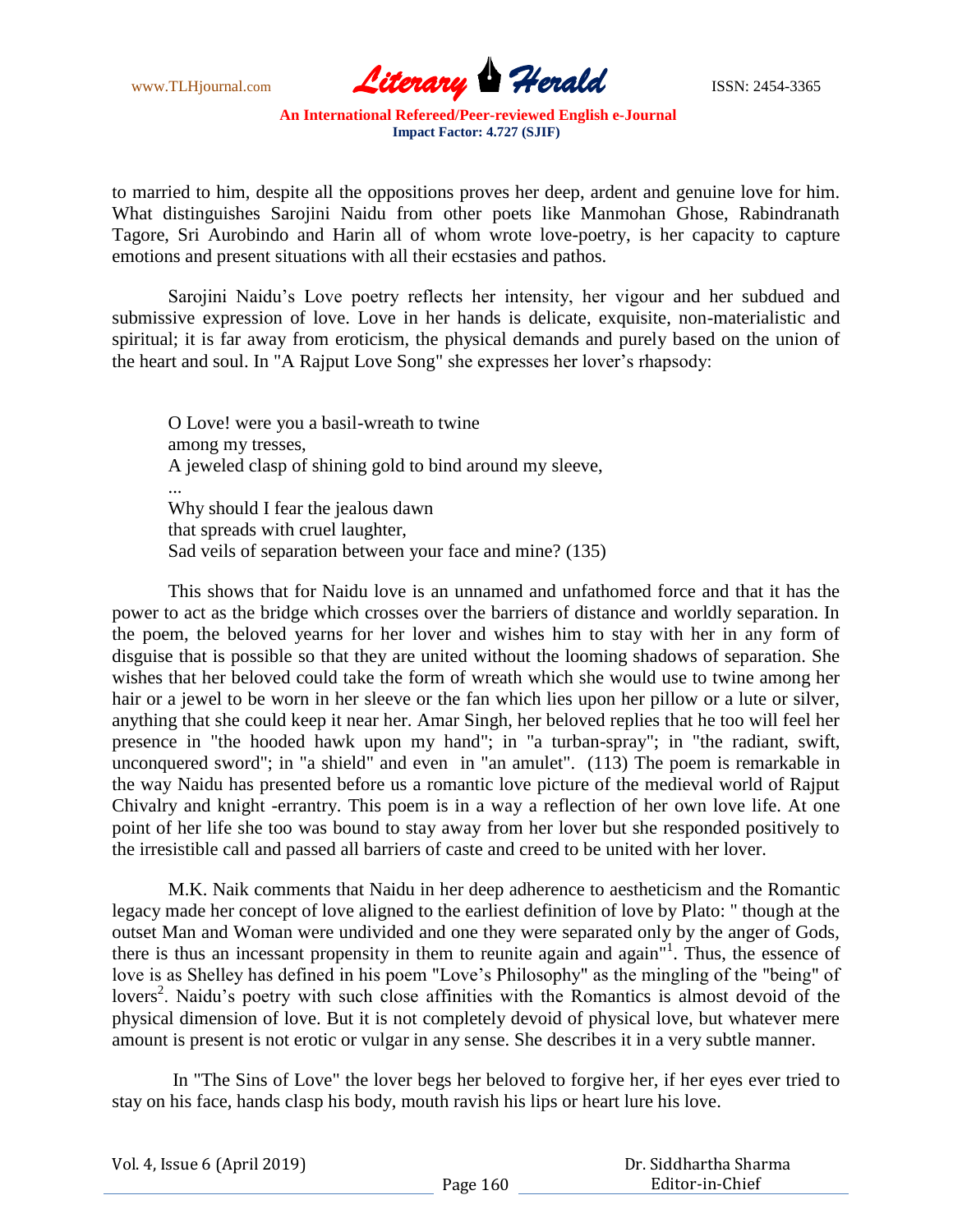

Forgive me the sin of mine eyes, O Love, if they dared for a space Invade the dear shrine of your face...

... Forgive me the sin of my hands . . . ... To clasp you,.. ... Forgive me the sin of my mouth, O Love, if it wrought you a wrong, ...

And ravished your lips and your breast To comfort its anguish of drouth- (173)

Sarojini Naidu has written many spiritual and sacred love-poems, where she presents the picture of extreme love of man towards God. This is seen in her poem "Song of Radha, The Milkmaid". Here she stresses again and again on the devotional aspect of love of Radha who, lost in the thought of her Beloved Krishna cries out "Govinda" unconsciously:

I carried my pots to the Mathura tide . . .

... My comrades called, "Ho! Let us dance, let us sing ... But my heart was so full of your music, Beloved, They mocked me when I cried without knowing: *Govinda! Govinda! Govinda! Govinda! . .* . How gaily the river was flowing! (145-46)

Through Radha, Naidu depicts any human heart longing to communicate with the supreme being. She repeats the name "Govinda" again and again with the depth of the heart and this signifies the passionate yearning of a devotee seeking complete absorption with God. Radha is completely immersed in her beloved God. Her heart is full of His beauty, full of His music and was totally lost in His worship. Here she is discussing love at a much higher level -- the spiritual and the mystical. She tries to convince that by reciting "Govinda! Govinda!" with true love and *bhakti*, the self can be merged with God. There is no dryness, no struggle, no repression but only the mighty infinite love towards God. Naidu has presented Radha loving God for God's sake, love for love sake and no other ulterior motif behind it. Love here is equated with devotion to God and thus it is devoid of carnal thoughts and it sheds the trappings of fleshly desire and passion. Naidu is so lost in the name of love that all her previous joys, sorrows, anxieties and fears, with the whole gamut of her religious and emotional life, are found to fuse together in this

| Vol. 4, Issue 6 (April 2019) |  |  |
|------------------------------|--|--|
|------------------------------|--|--|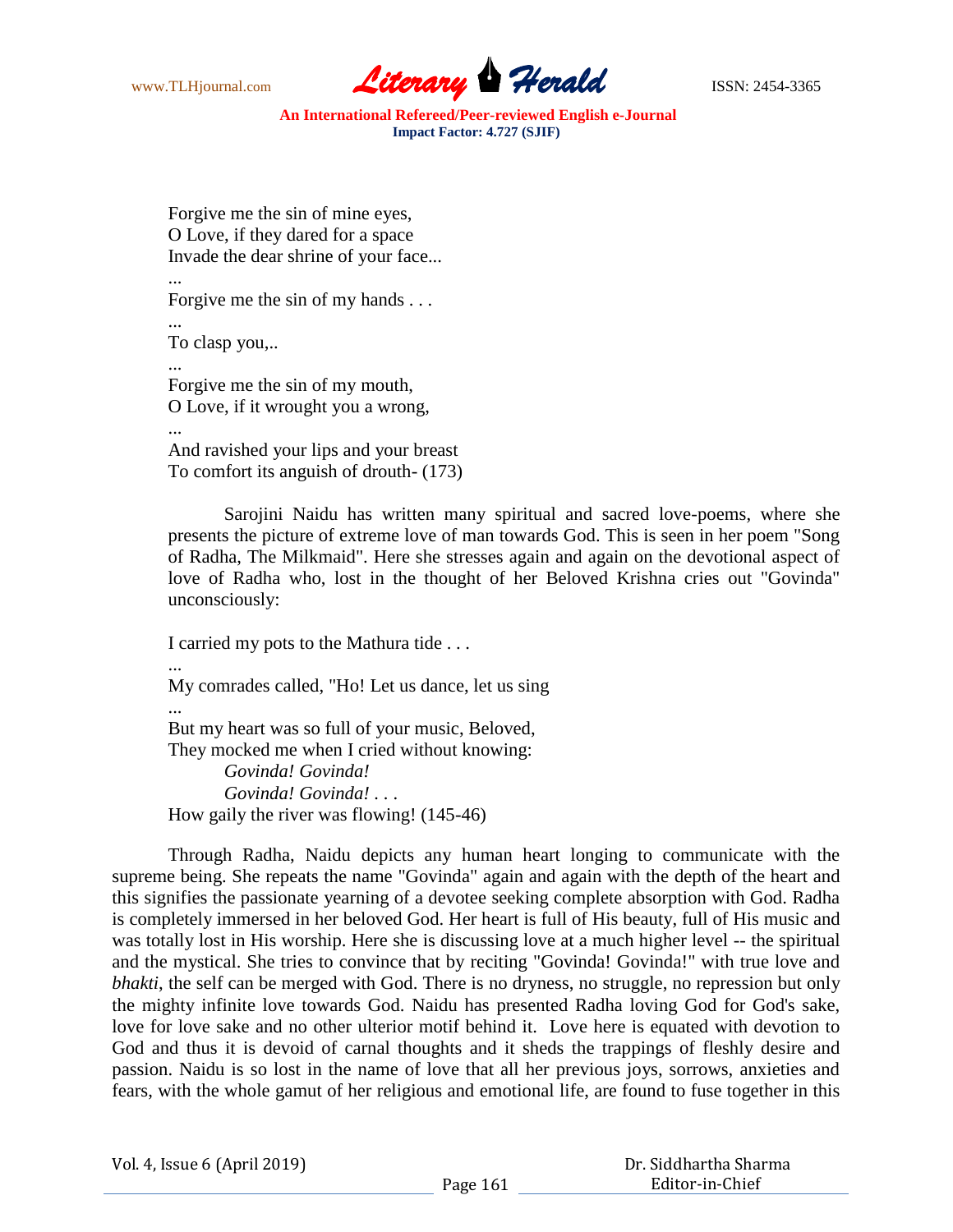

one concept of Love. For her, like Dante, it is "Love which moves the sun in heaven, and all the stars."<sup>3</sup>. She has dedicated her whole life to Love; it is the whole of existence. And because it is the whole of existence it is possible to rise from the grosser to the finer forms of it; from love of man to love of God. It is essentially a process of sublimation.

Love is a mystery in an Indian woman's life. Love touches her once and it remains in the inner core of heart. For her, love is not love which alters with the alteration. For an Indian woman, love is in the deepest sense. It is a psychological and spiritual need. When a person immersed in such love, there is peace, richness and fulfillment all around, such love leads to completeness. She can devote anything to enjoy the bliss of such complete love.

In "The Offering"*,* she stresses the fact that a lover is always ready to give everything in the name of her beloved, such is power of love of an Indian woman. The maiden in the poem has neither beauty nor youth nor greatness, which, if she had possessed she would have offered to her beloved. But she says that she has the most reliable and essential and precious gift for him; her heart's undying passion. She does not asks for anything in return for her love, she would be fully satisfied and content only if she can simply kiss the shadow of her lover's passing feet:

Were beauty mine, Beloved, I would bring it Like a rare blossom to Love's glowing shrine; Were dear youth mine, Beloved, I would fling it Like a rich pearl into Love's lustrous wine. ...

But I have naught save my heart's deathless passion

... Content to wait in proud and lowly fashion, And kiss the shadow of Love's passing feet. (p.170)

Sarojini Naidu had thus beautified the consciousness and emotional feeling of an Indian woman for whom, the consummation of love meant complete self surrender to her lover. Love is not a materialistic need and thus it does not thrive on beauty or youth, glory or fame. in love, humility is pride, lowliness is the exaltation and selfless service has its own reward. An Indian woman's heart, according to Naidu is selfless, she only knows how to gives, but never asks anything in return. "Love knows no bargaining. Love is always the giver and never the taker"<sup>4</sup>. She has successfully dealt with such kind of highest love in her love poems. She knows how an Indian woman is prepared to hazard her all for the sake of her lover. Naidu uses several similes to stress upon the unselfish love- beauty is compared to "rare blossom" youth to a "pearl" and glory and fame to "camphor and curds".

In "Humayun to Zobeida", Naidu presents a different picture of love. She draws a connection between beauty and love. She says that beauty along with the feminine grace is the most precious God's gift to an Indian woman. She is credited with the quality of powerful imagination and takes us, along with her imagination to the beautiful world of Indian beauty and

Vol. 4, Issue 6 (April 2019)

 Dr. Siddhartha Sharma Editor-in-Chief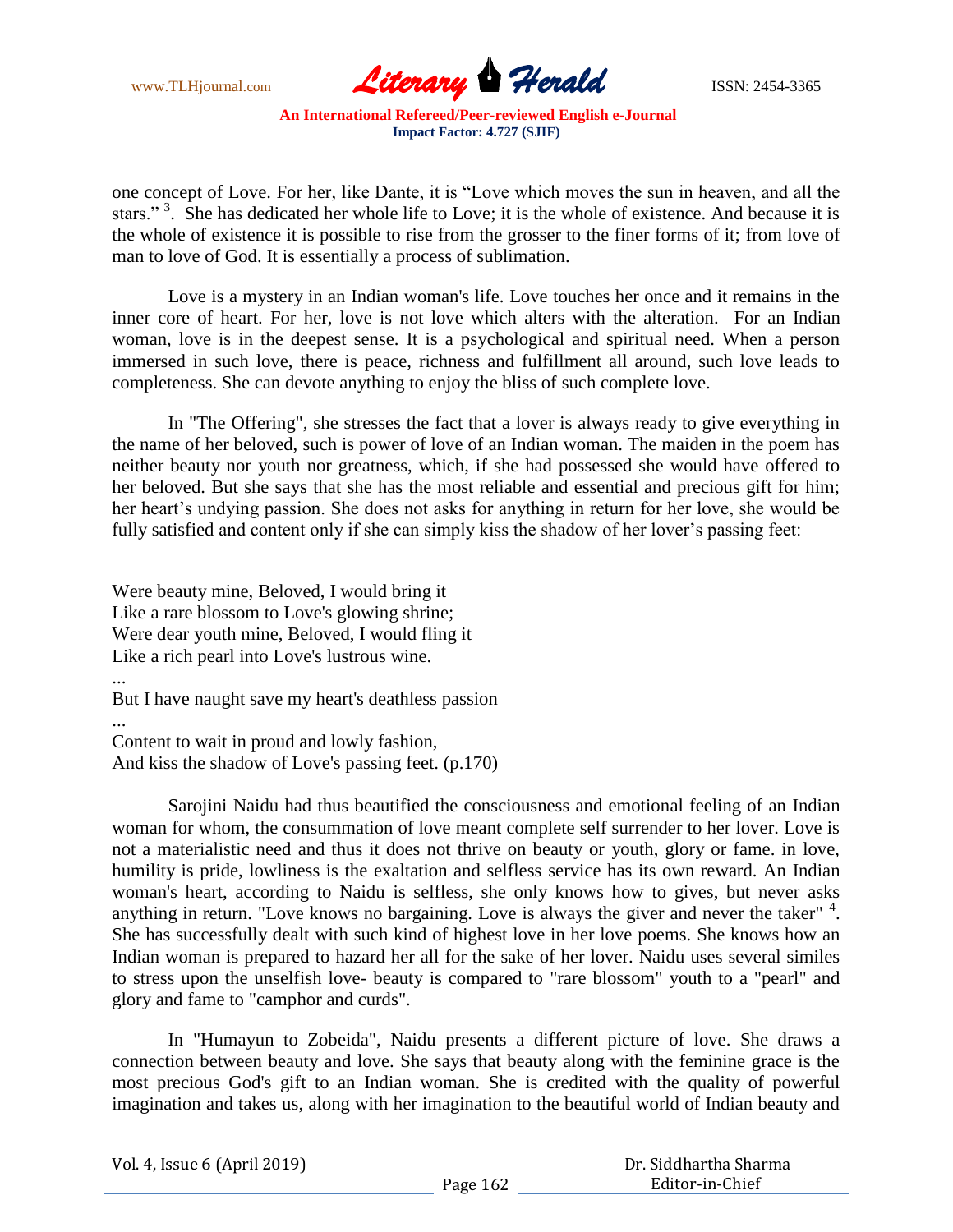

shows how the Mughal king Humayun was attracted towards the captivating beauty of Zobeida. When he moves about in the garden full of roses and other beautiful natural objects, he sees Zobeida's beauty in rose, her glory in the dawn, her sweetness in the nightingale's song and her whiteness in the swan--

You flaunt your beauty in rose Your glory in the dawn Your sweetness in the nightingale Your whiteness in the swan.<sup>5</sup>

She then connects this intense adoration of beauty to intense love. Love involves the perception of beauty and the longing for the beautiful and life is incomplete without love. Humayun falls completely under the spell of Zobeida's charming beauty:

You haunt my walking like a dream My slumber like a moon Pervade me like a musky scent Possess me like a tune.

Thus, we can see that one's faith of beauty smoothens the path and leads to the flourishing of love everywhere in the world or we can say that love is generated or kindled by the beauty.

Toru Dutt like Sarojini Naidu, is also known as an illustrious women love poet of the world. Though she died untimely at the age of just twenty-one before she could fully blossom and mature as a litterateur, Toru Dutt bequeathed to the posterity memorable literature, no matter quite meager bulk wise. Toru Dutt, though she spent a lot of time in France and England, remained deeply rooted in her own native culture and literature. In fact, despite her constant close contact with the Western life and literature, she had essentially an Indian view of life, and had she lived longer, "she could have interpreted," as Amaranath Jha rightly points out, "to the West the spirit of India"<sup>6</sup>.

Toru Dutt has composed sixteen masterpieces in her collection *Ancient Ballads and Legends of Hindustan*, out of which *Savitri* is the longest and perhaps the best poem entitled *Savitri*. This narrative poem gives an account of the life of the legendary princess Savitri, her ideal love for Satyavan before and after marriage, and her bold encounter with Yama the God of Death. She is the true representation of female chastity and devotion to her lover-husband, and hence the story, to quote the words of Harihar Das, is "the highest standard of conjugal love" even to-day. Savitri was a young and beautiful princess who stood by her love throughout good and bad times and got married to him despite the fact that his death was imminent. She embodies the quintessence of womanhood! Savitri was the only daughter of Madra"s king. Toru Dutt in her poem describes how in those ancient days girls had the freedom to choose their life partner. She says Savitri lived in "those far-off primeval days" of Indian history when women were not "pent/ In closed zenanas"<sup>8</sup>. Savitri wanders around the cornfields and one fine summer morning on her way to the hermitage spots a handsome youth that "the eye/ Was loth to quit the sun-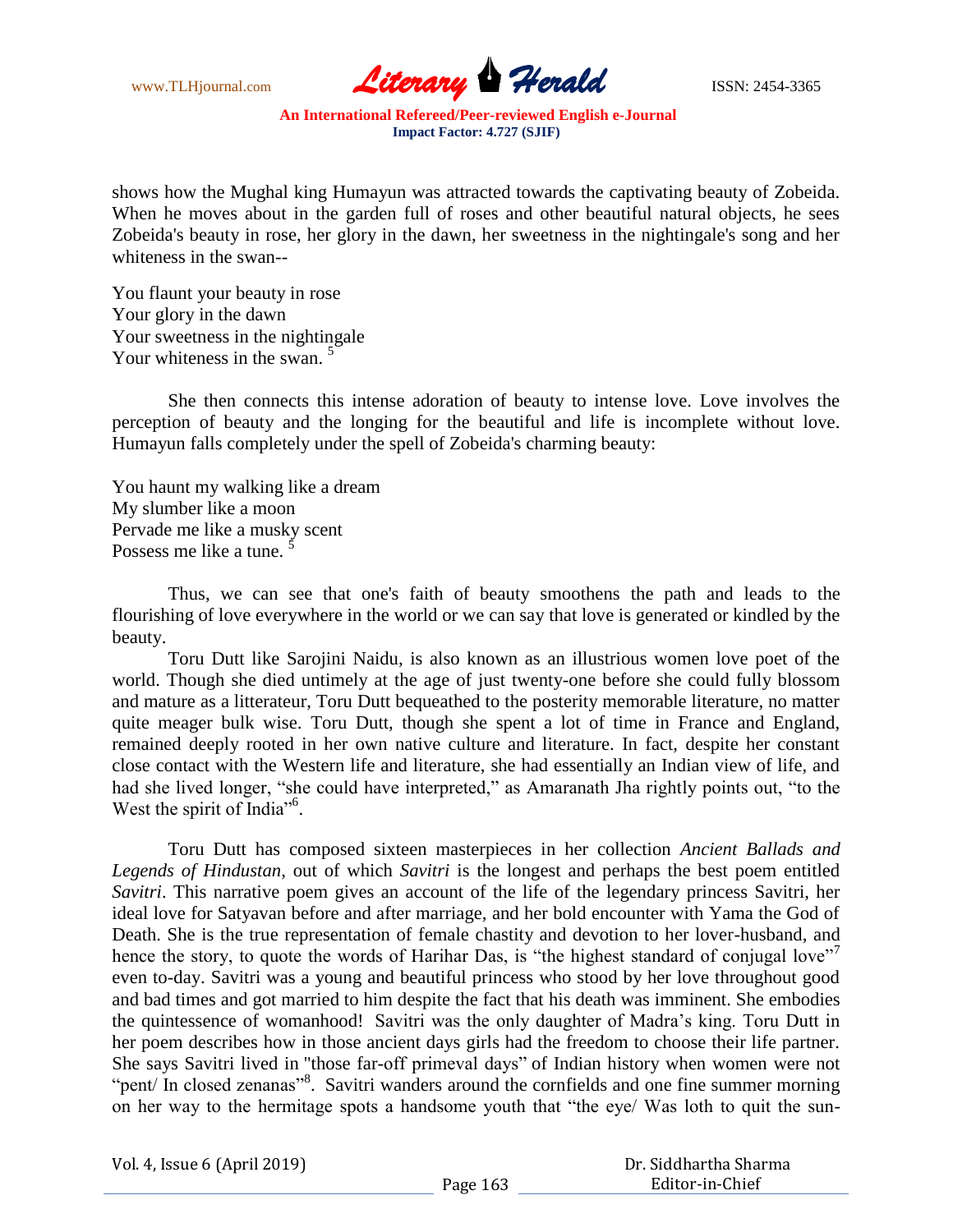

browned face;"(4). He was graceful, young, "tall and lithe" and "Royal in port", "So frank and noble". (4) The two pure and innocent youthful souls met each other as soon as their eyes fell on each other, and Savitri gazed and gazed at him; she could not for once blink her eyes; it was as if she were under some magical spell. Savitri's and Satyavan's fell madly in love with each other. Once she realized her feelings, she instantly decided that the very young man would be her bridegroom. She went to the hermitage and through her enquiry came to know that the youth was Satyavan, son of Dyoumatsen, the former king of Salva. She learned that the king was old and blind.

Their love at first sight was most convincing and was founded on logic and rationality. She understood that things have changed around her and she has lost her "virgin heart" and but she feels "richer for the loss" (5). She has experienced a sea of change in her life, everything was completely transformed and clothed in the gay glow of maddening love. She observed a heavenly power, a bright light coloring every item of the world:

... A ray, Shot down from heaven, appeared to tinge All objects with supernal light, The thatches had a rainbow fringe, The cornfields looked more green and bright, (5)

Narad Muni predicts that the youth, Satyavan, chosen by Savitri, would die exactly after a year of their marriage. Savitri, unheeding the pleas to choose another one, utters these beautiful words:

And why should I? When I have given My heart away, though but in thought, Can I take back? Forbid it, Heaven! It were a deadly sin, I wot. And why should I? I know no crime In him or his. (8)

This shows her deep, profound love for Satyavan. It was her unconditional love which made her strong enough to stand firm by her decision and she was least bothered by the prophecy of the great sage Narad. She remained undaunted and for once she did not panic thinking about her early widowhood which would touch her soon after their marriage. She has gone so far in her love for him that she found it impossible to retreat from the chosen path. She stood unmoved like a rock having found the deep foundation of genuine love. Savitri made it clear that she would prefer to remain unmarried throughout her life but could not think about marring another person as she has already become someone else's in mind and soul. She honestly and consolingly said to her father: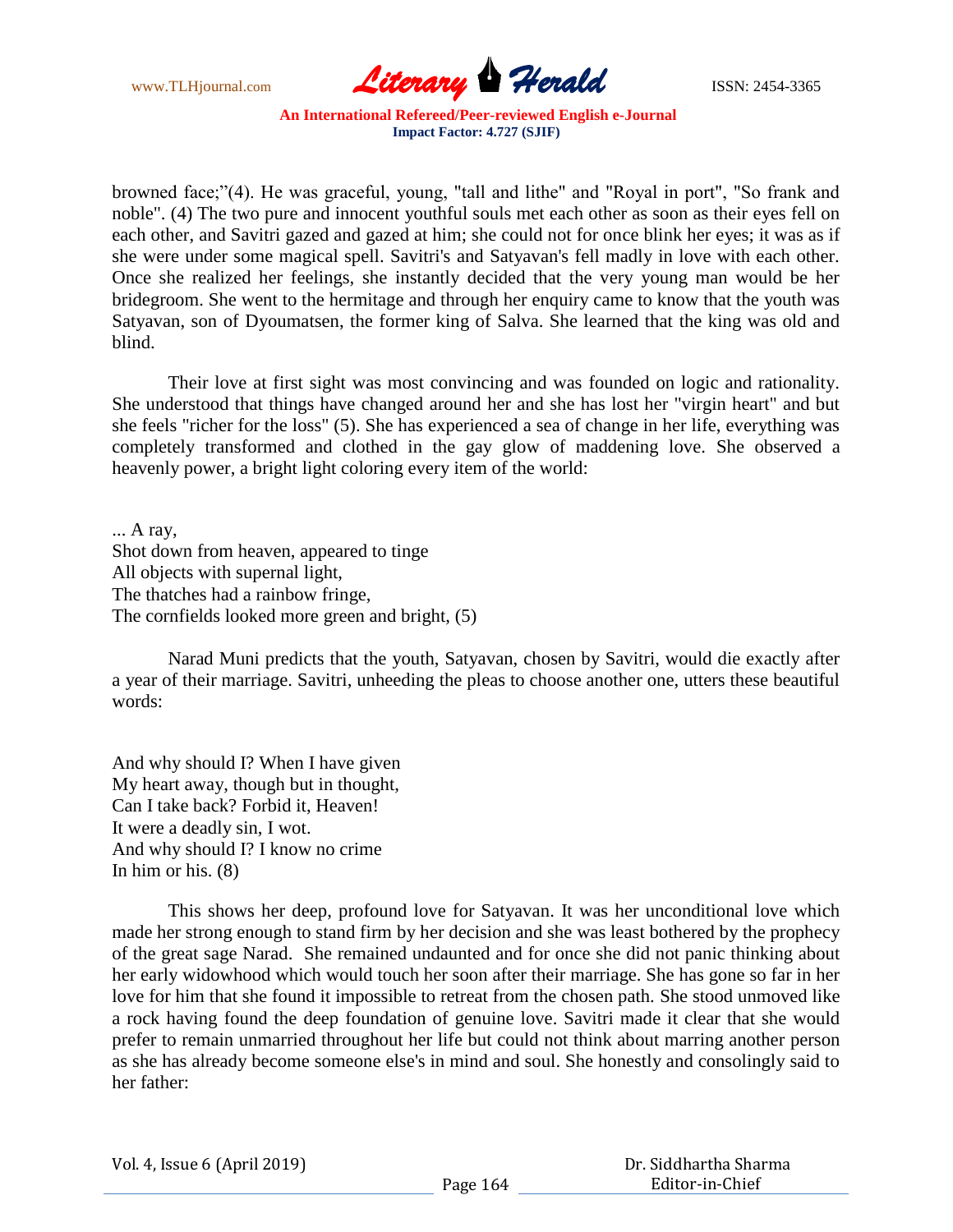

Unwedded to my dying day I must, my father dear, remain; 'Tis well, if so thou will'st, but say Can man balk Fate, or break its chain? (11)

She said that she was not afraid of the future or widowhood or death or any other obstacles and that she only knows her divine and sublime love for him and is ready to face and overcome all barriers.

If Fate so rules, that I should feel The miseries of a widow's life, Can man's device the doom repeal? ... The Right must be our guiding star; Duty our watchword, come what may; Judge for me, friends,  $\_\$ as wiser far. (11)

Her love passed the first stage as they got married. Their marriage took place with great pomp and show and the whole of Madra witnessed their enduring love. She proves her love once again as she adjusts in the in-law household without any complaints. It is quite unnatural to see how a princess brought up with all the comforts and luxuries did not feel any discomfort in her husband's house, a hut which was made of mud and grass. She left behind her ease and content atmosphere and enjoyed meager clothes and meals and also did all the household works.

Despite this huge change in her lifestyle and the looming danger over them, she was quite happy with her husband and his family. Seeing her happy and gay, her parents were also content and for the time being forgot their fears regarding the marriage. Her intense, lofty love for her husband and his family made her the very embodiment of a lovable, dutiful wife. Her love, her grace illuminated the whole ambience. Her married life was suffused with love and joy:

Her perfect love story went on thus but finally the "fatal day" arrived. She increased her prayers and she was perplexed:

Which shall be victor, Death or Love! (18)

At last the pre-destined evening arrived and Savitri was full of fear, but she controlled it and prepared herself to face the situation with all her might and pure, unconquerable love. Satyavan expressed his desire to go to the forest and a strange foreboding impelled Savitri to follow him. It is said that when danger comes to our near and dear ones, we feel it and this is what Savitri feels. Her intuition says that something is not going on the right path:

|  | Vol. 4, Issue 6 (April 2019) |  |
|--|------------------------------|--|
|--|------------------------------|--|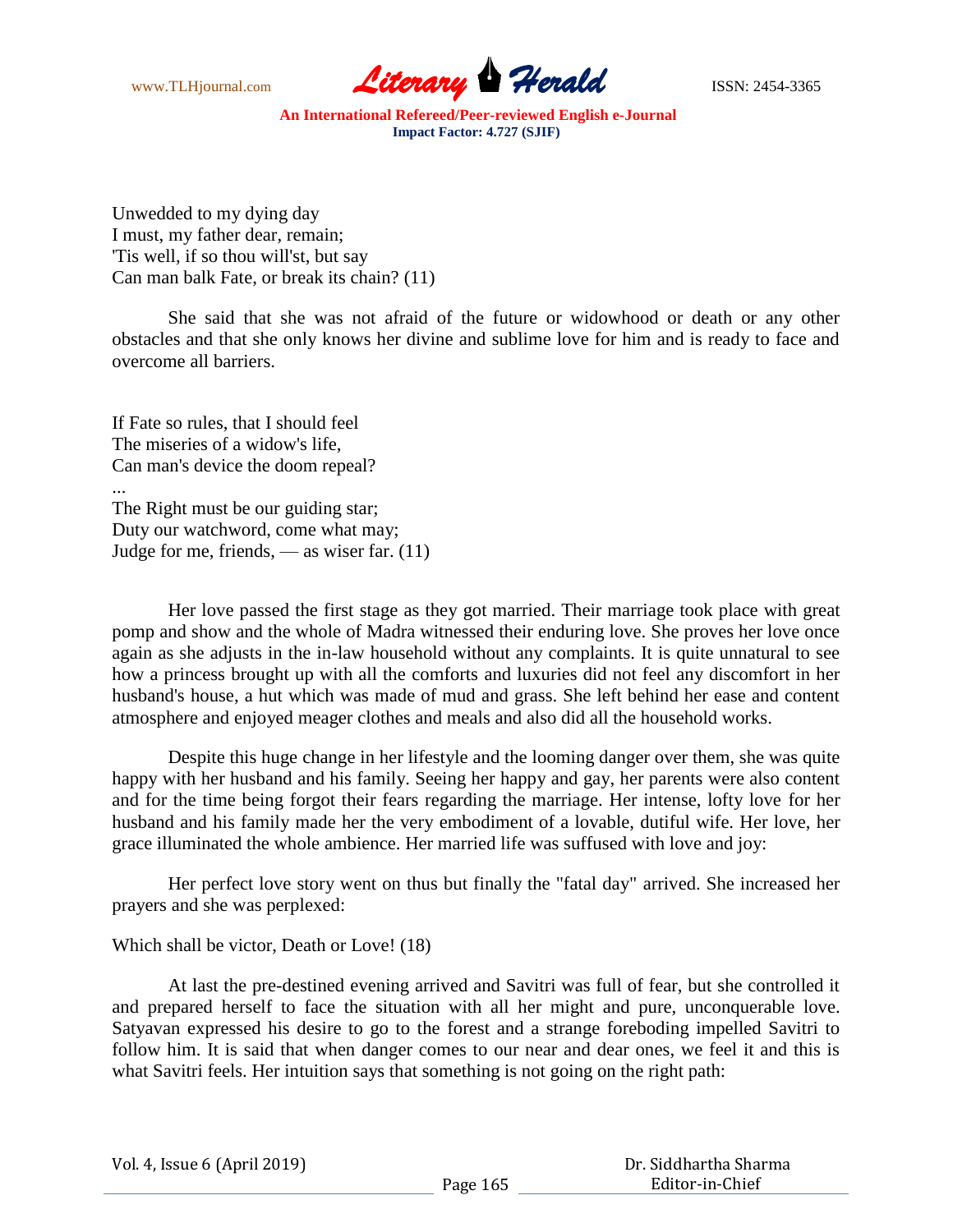

She urged the nature of her vows, Required her now the rites were done To follow where her loving spouse Might e'en a chance of danger run. (20-21)

Thus, Savitri, "the faithful wife" passed the dense forest "hand in hand" with her husband. He was then overpowered by an acute headache and Savitri, knowing the approaching death, supported her husband with her calm nature. She, free from fear, said to him with utmost love:

Lean, love, thy head upon my breast, ... "here, So shall thou better breathe and rest (23)

However, soon her love breathed his last. She held her dying husband for long hours and they remained there looking like "statues, magic bound". This posture -- her husband lying in her lap and she watching him completely stunned and stupefied, revealed the higher, spiritual love of the two.

Seeing both the lovers immersed in each other, the messengers of the God of Death were reluctant to take away the soul of Satyavan. They were terror-stricken and they did not go near Savitri to bring the soul of Satyavan as her presence prevented the approach of any "soul of evil". they thus failed in their task. This again shows her flawless and divine love which forced Yama, the God of Death himself to come down to take away the soul. When Savitri saw him and questioned him, Yama revealed the purpose of his visit. When he left with Satyavan's body, Savitri quietly followed him, hoping against hope to get back her husband. Yama constantly warned her to stay back and return home and carry on the rituals for the departed soul. But Savitri did not pay any heed to his advice or command or request but kept on following him out of sheer love for her husband. She very humbly but persuasively said to Yama:

Where'er my husband dear is led,

... I too must go, ... ... 'Tis thus my duty I have read! If I am wrong, oh! with me bear; ... for I can dare All things but that... (29)

Savitri made marvelous philosophical conversation and said that the world was transient and all delusion, that all life was entangled in the "frail and fair" (30) web of Maya, that everything was perishable. Without making Yama angry she described her love for Satyavan, it is invincible, embedded in virtue, duty and goodness. The lines, cited below, fully bring out her sublime concept of love:

Vol. 4, Issue 6 (April 2019)

 Dr. Siddhartha Sharma Editor-in-Chief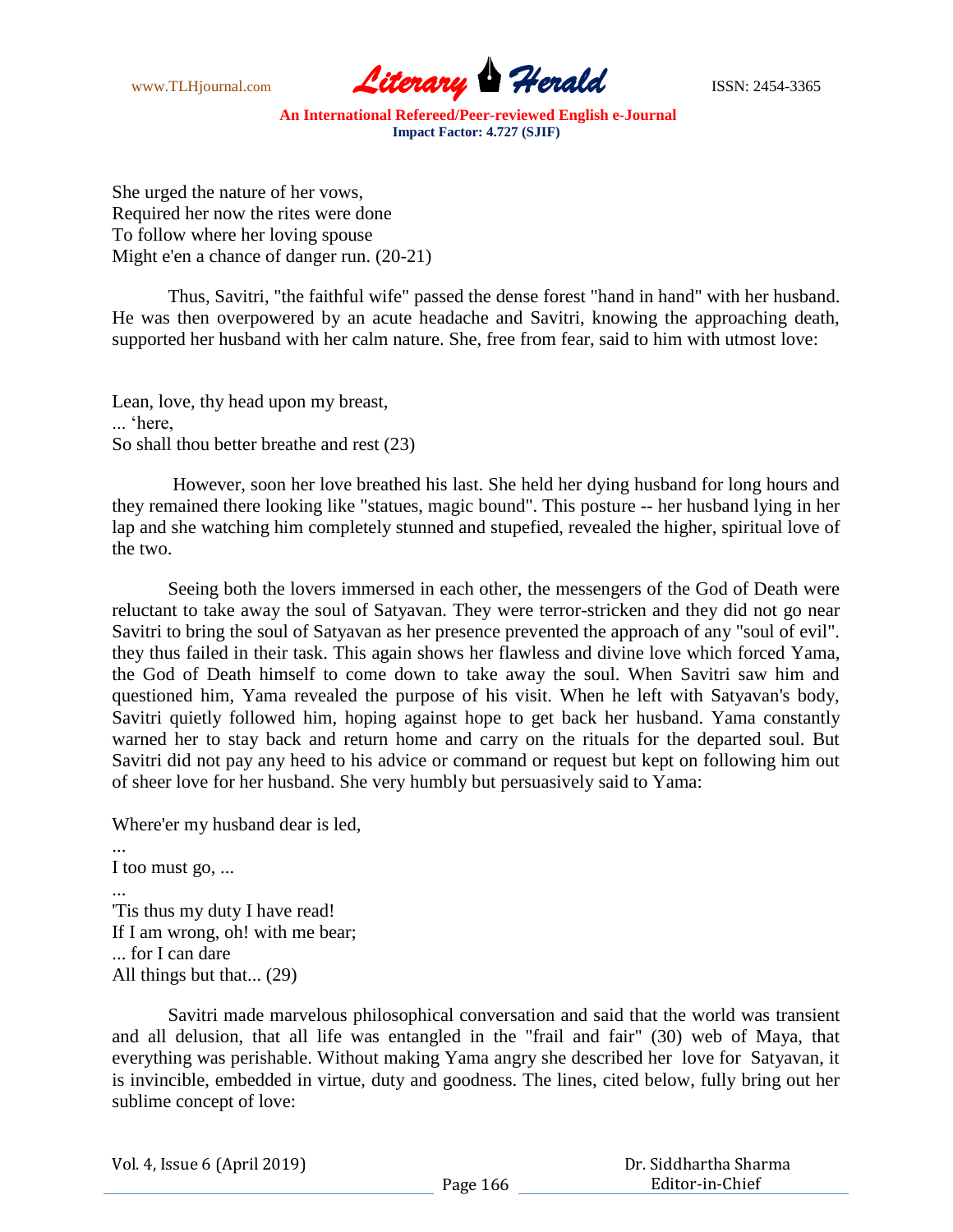

No weariness, O Death, I feel, And how should I, when by the side Of Satyavan? In woe and weal To be a helpmate swears the bride. This is my place; by solemn oath Wherever thou conductest him I too must go, to keep my troth; (33)

Hearing all these Yama was totally spell-bound by Savitri. He was in awe with her wisdom and her impeccable faithfulness to her husband and at last he told her that He would grant her any boon. On this she asked for regaining the eyesight and throne of her father in law to which he easily agreed. After this she started praising Yama, in whom she found a sense of truth and kindness that can dissolve the false lights of any objects. She used her wisdom and philosophy and engaged him in conversation. She described him as "the milk of human kindness" and Yama, impressed by her granted her another wish. Yama was so delighted that he forgot to put any condition and Savitri immediately understood what she should do:

Let my Satyavan live again And children unto us be born, Wise, brave, and valiant. (37)

This is how the Savitri's impassioned, deep-rooted love triumphed over death and how she was able to bring back her husband from the door of death. Her efforts are still remembered today and she is considered as an ideal housewife in Hindu culture. Through her selfless love and devotion, her strong will, her deeds and her sense of duty towards her husband she became immortal and people remember her with great respect.

In this poem not only the love between them is important but also the love for their own parents is worth mentioning. While Savitri asks for boon from Yama she does not forget her parents. Thus, Savitri also sets a good example of a caring and dutiful daughter. Not only she but Satyavan too is very caring towards his parents. As soon as he regains consciousness he is worried about his parents:

What anguish must my parents feel Who wait for me the livelong hours! (41)

He then expresses his desire to go home:

For broken-hearted, they may die! Oh hasten dear, -- now I am strong, No more I suffer, let us fly, (41)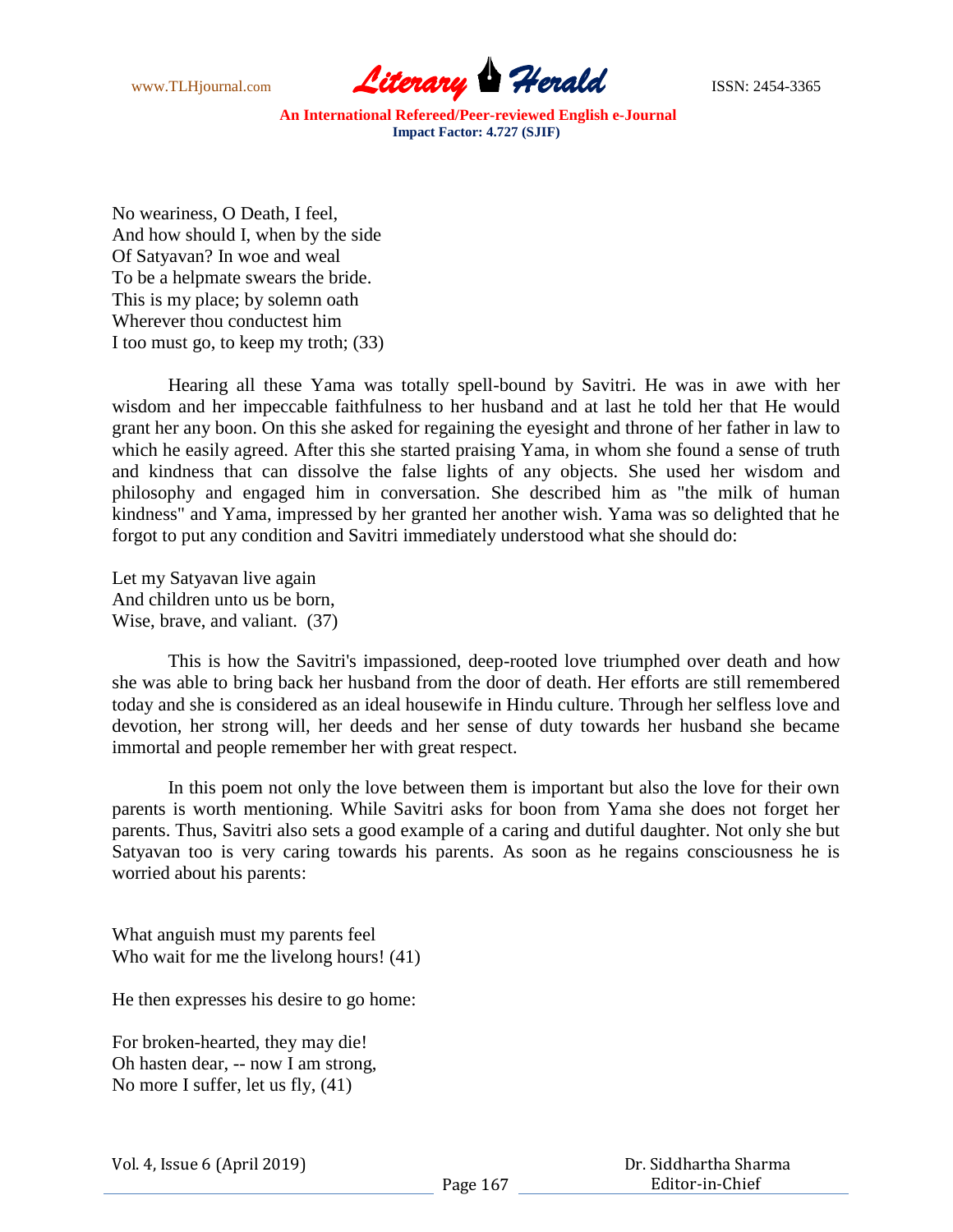

The word "fly" suggests his impatience. He is so worried that he does not want to spend any more time and get near them as soon as it is possible for he knows how intense is parents' love:

Oh what a love is theirs — how fond! Whom now Despair, perhaps, benights. (42)

He also loved his parents more than his life, and hence said:

Upon their safety hangs my life! (42)

He then expresses his love for Thee whom he considers as the absolute Truth. He prays to God to give them peace:

Oh, ever hath I loved Thy truth, Therefore on Thee I dare to call, (42)

Savitri as usual came to him to wipe away his fears and "took in hers Satyavan's hand". A husband wants the support of his wife at crucial times as such and Savitri does not fail even in this aspect. She is very supportive and understanding and gives him courage:

This weakness, Love, I understand! Courage! She smiled away his fears (43)

The next poem is "The Royal Ascetic and the Hind" which is again immersed in the tenderness of love and its power. This poem tells us the story of Bharat, the hermit-king of Saligram who had left behind all his royal comforts and pleasures at home and went out to the forest in order to lead a life of a hermit so that he could attain perfect dominion on his soul; detachment from "wealth and love and fame" (66). But one day all his asceticism and spirituality came to an end when love entered his life. He saw a hind drinking water nearby and suddenly on hearing a lion's roar, it got terrified and it leaped and its new born tumbled from her womb into the rushing stream. The mother hind was dead but the new was still struggling for its life. The scene which he just witnessed moved the king and out of tender love he took the newborn creature and decided to take its care in his hut.

He thus brought up that little fawn with his greatest possible care and tenderness until it grew in stature and in strength and in doing so he developed a close relationship with it. He was so obsessed with it that he could not think anything besides the little hind and its nursing. Whenever it went out, the king became restless like a parent worrying if some other animal kills his dear pet.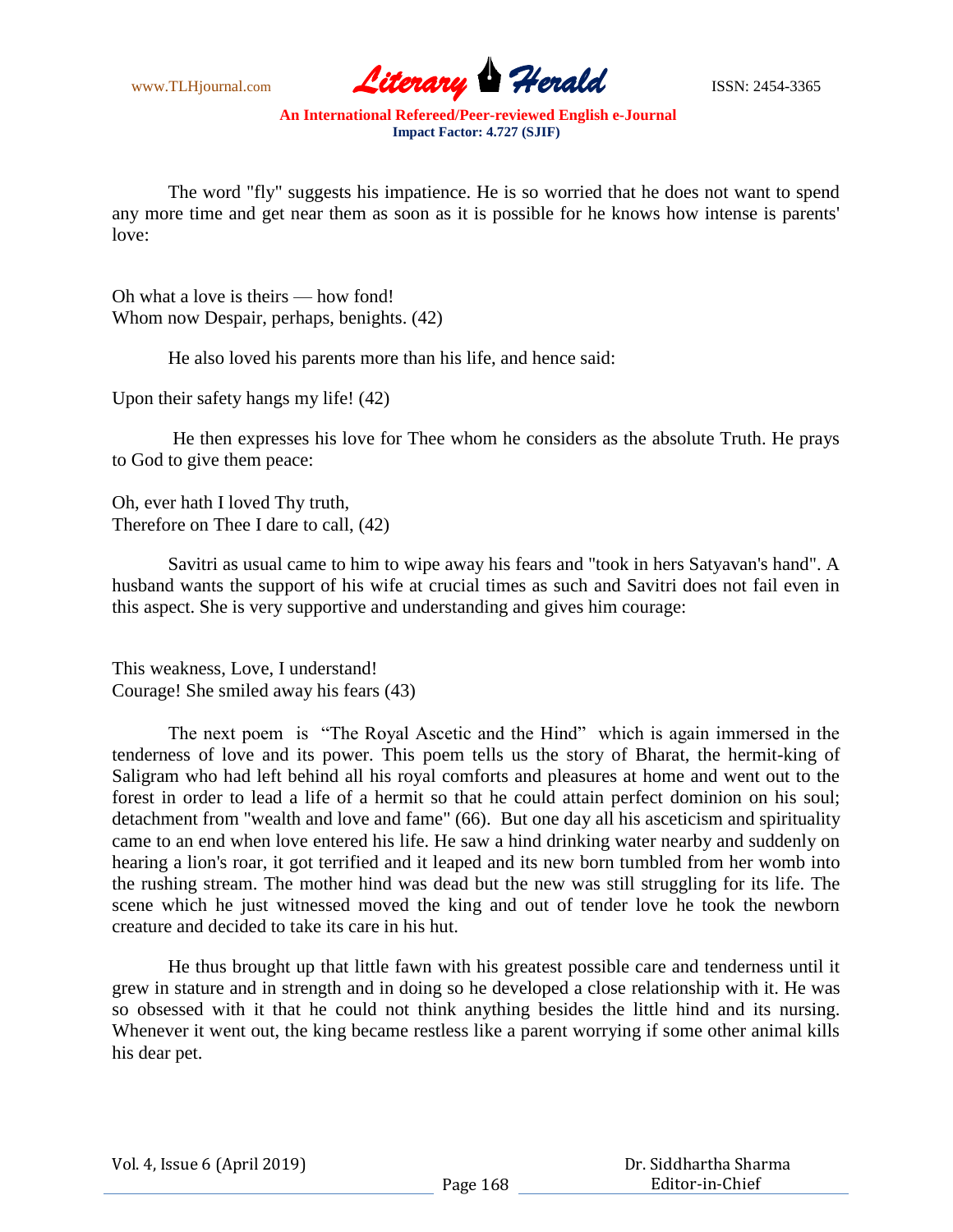

And so, whene'er it lingered in the wilds,

... His thoughts went with it; ... "Who knows, perhaps some lion or some wolf,

... Already hath devoured it,—timid thing! (68)

These lines show how concerned he is for the little pet who is like a foster child to him. The king is so deeply attached that he cannot bear to stay away from it for a longer period and if this happens he panics at the thought of some harm coming to the hind.

When the time came for Bharat to die, his heart was filled with distress at leaving his little fawn and not with the problem of death and eternity. Even the hind is human-like and could understand that something was wrong with its master. It thus stays by the master and is sad. Love is such a powerful feeling that it does not need a language to show each other but is understood by humans and animals alike.

According to Toru Dutt, one cannot attain a higher life only through prayers, sacrifices, seclusion and peaceful surroundings, but through true love. A man should have a heart which can feel for the other creations of God and by taking care of those and by giving love one can attain that height, that spiritualism. She writes:

But in the heat and bustle of the world 'Mid sorrow, sickness, suffering and sin, Must he still labour with a loving soul Who strives to enter through the narrow gate. (70)

Thus, she has given love an upper hand over painstaking asceticism through the poem. According to her, a man can justify his life only by living it to its fullest and by experiencing both the good and bad side.

The poem "Sindhu", is based on the glaring instances of parental and pious love. Sindhu was the only child of blind, aged sage-parents. He was an ideal son who has dedicated his whole life to serve them in the best possible manner. "Attentive, duteous, loving, kind,/ Thoughtful, sedate and calm" (89), he attended to all the peevishness of old age with patience and sweetness as he

loved to be their slave (90)

Inevitably, the parents, too, loved him immeasurably:

Dear to their hearts he was, — so dear, That none his place might fill (90)

| Vol. 4, Issue 6 (April 2019) |  |  |
|------------------------------|--|--|
|------------------------------|--|--|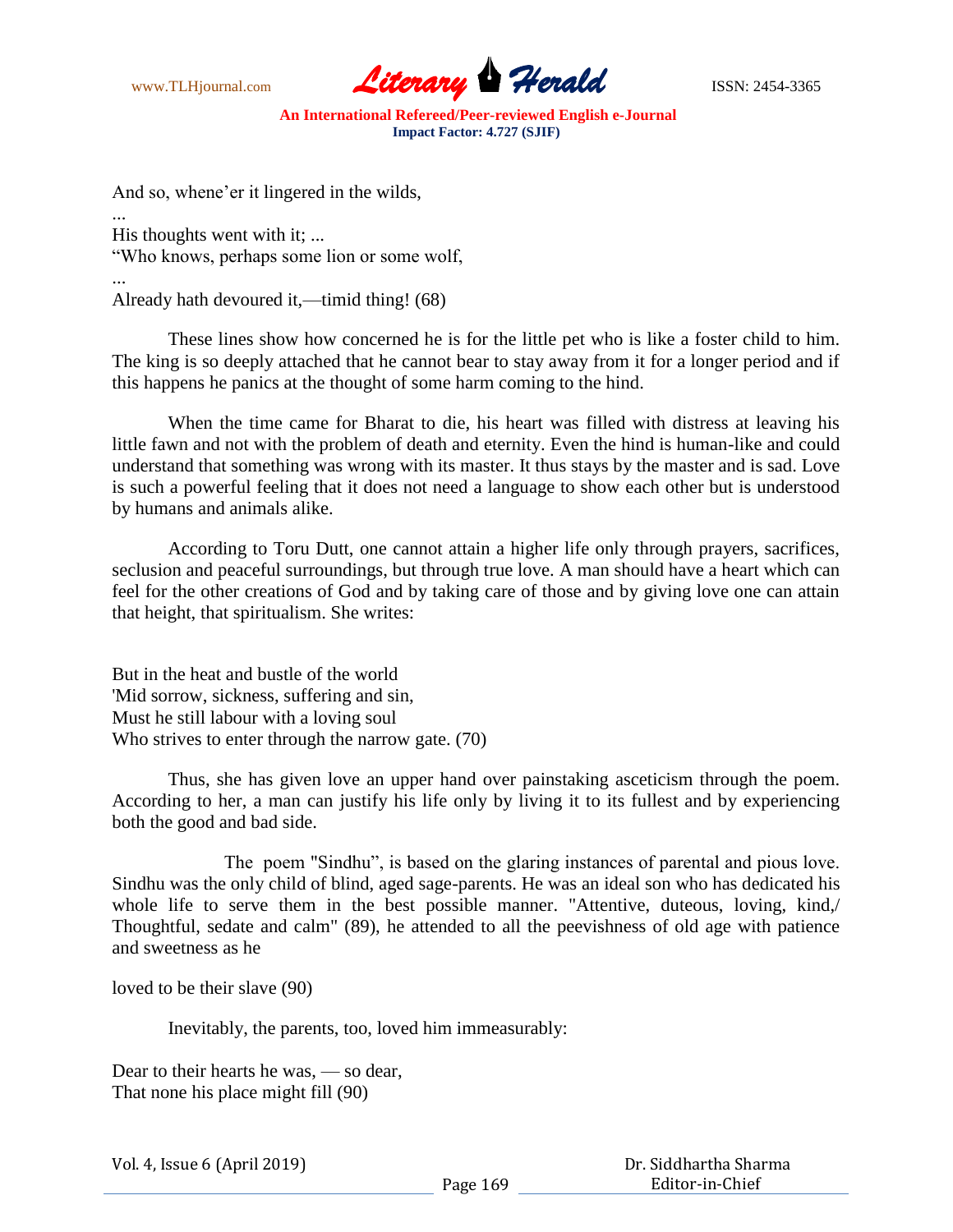

The love that binds the three of them was so strong that poverty was a trivial matter in front of it. They were very poor with little to eat but "Their leaf-hut filled with joy" (90) and they never complained and supported each other.

If peace on earth was ever found 'Twas in that solitude (90)

One evening when King Dasarath was out for hunting, Sindhu went to a nearby river for bringing fresh water for his parents and unfortunately the king killed him with his dart mistaking him to be an animal drinking water. Such was his love and concern for his parents that as soon as the arrow struck him the first thought to strike him was his parents who were thirsty. He cried out:

Oh God!" it said--"I die, -- I die, Who'll carry home the pail? (95)

This shows that he was not worried about his own pain or the fact that he was dying but he was worried thinking who would help his parents in his absence.

The dying hermit-son told the king that he should accept his fate as an appropriate punishment for the sin he once committed by killing a male dove and thus making the female dove a widow. The two birds lived "happy in their loves" and "Never were they two separate" before his wicked act in playfulness. In the acute agony of separation, the "love-lorn" female dove

...gave a plaintive wail And looked me in the face! (99)

implying plainly that she would not be able to live a "widowed life" and hence

...The forfeit thou must pay (99)

He told the king his only dismay is that his parents have no one else to look after them and that they are blind. This fact was like a sore on his mind. He told that his parents underwent a rigorous fast and thus they needed water soon. After that, out of fathomless love and concern for his parents, he requested the king to take him and the pitcher of water to his parents who were dying with thirst.

He pointed, - ceased, - then sudden died! (100)

On the other side his parents were worried for him. They too were concerned for Sindhu never takes such a long time to return. His mother prayed that no harm should come to him as

| Vol. 4, Issue 6 (April 2019) |          | Dr. Siddhartha Sharma |
|------------------------------|----------|-----------------------|
|                              | Page 170 | Editor-in-Chief       |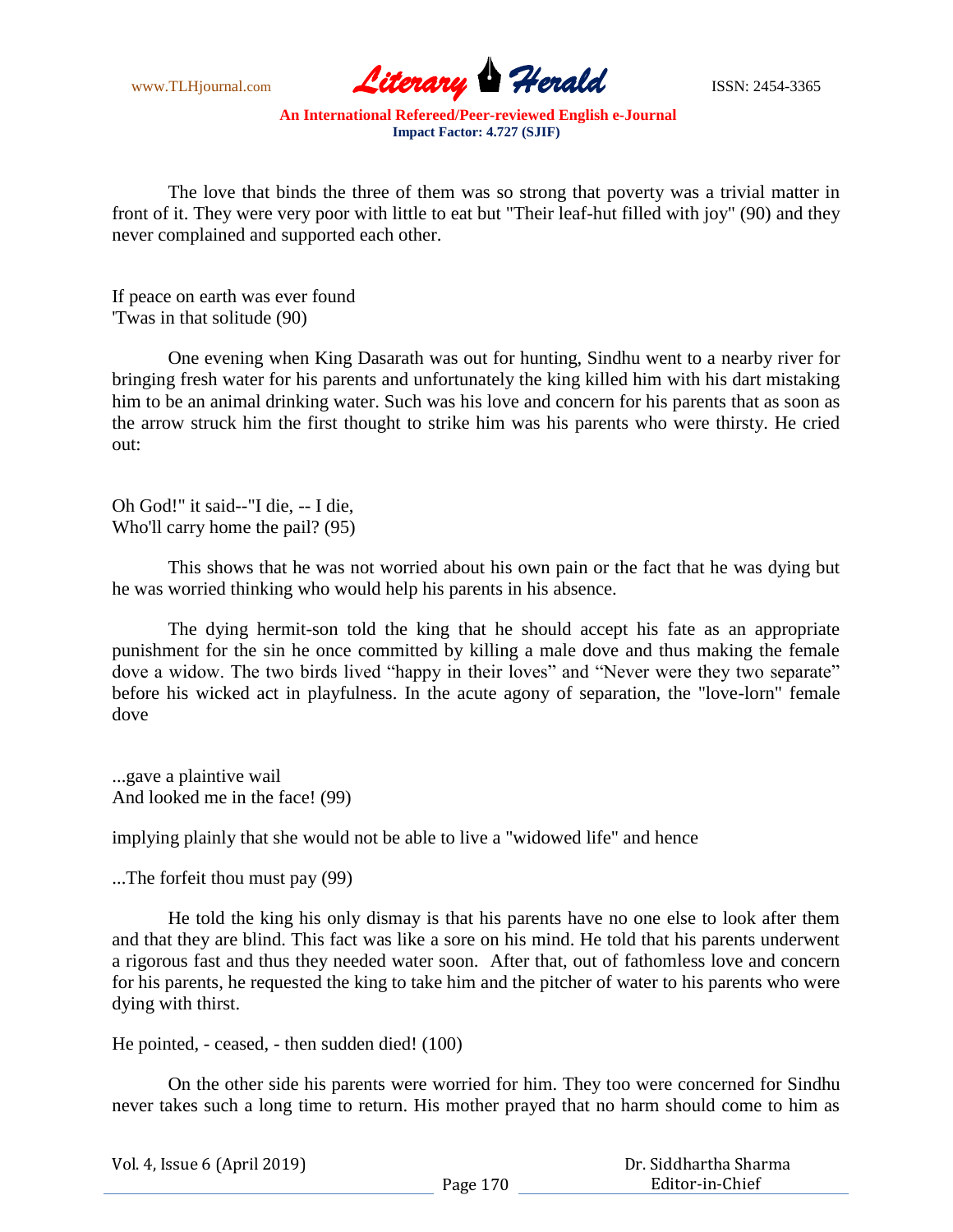

"Of our blind eyes he is the star,/ Without him, what were we?" (102) She is more concerned for him than her thirst

I die of thirst,-- it matters not If Sindhu be but safe, (101)

She is the mother and a mother's heart can feel it if danger approaches her child. She could feel a dreadful ache in her heart and feels that Sindhu has gone away from them. She was feeling helpless and terror-striken.

The king took up the corpse and the pitcher slowly went towards the hut. With great sorrow and heavy heart, he narrated the unfortunate event that led to the sad death of their son. The scene of the parents' meeting their dead son was not only pathetic but also saturated with love and complete dependence. It was a big setback for the old and helpless parents. miserable and desolate as they were, requested him to guide them to their bed of moss, for life had become meaningless for them.

The parents their dead child embraced, And kissed his forehead pale. Our hearts are broken. Come, dear wife, On earth no more we dwell; Now welcome death, and farewell Life, And thou, O king, farewell!... (104)

Thus we can conclude by saying that both Dutt and Naidu have presented a beautiful picture of love. It can be acclaimed that both are out and out Indian in their attitude to love. Naidu is indeed a love lyricist who has written verses in love, touching the hearts of many. She has described love through various moods and emotions. Her love poems evoke a passionate desire in one's heart and she could bring out the intensity of true love through the beautiful images and her lyrical quality. The collection *Ancient ballads and Legends of Hindustan* is Toru Dutt's magnum opus on which her reputation as an outstanding woman of letters rests and in this collection she has incorporated her original poems in English. In the above mentioned poems the concept of love, steeped in idealism finds full expression. After reading Naidu's poems, we can say that these poems reflect the tender and passionate woman in her. She has given love both beauty and charm, delicate fancy and gossamer imagination, emotional fervour and sensuousness.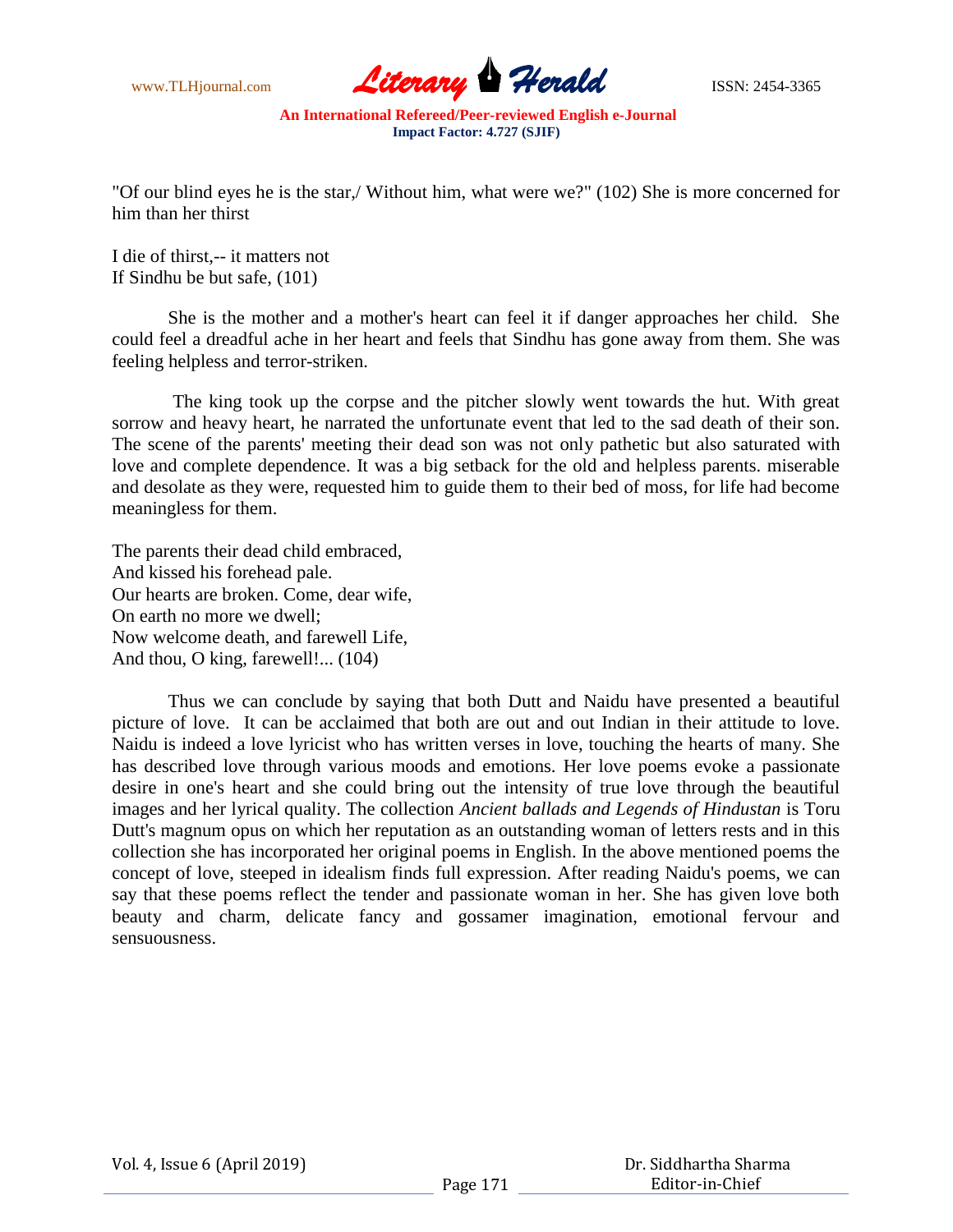www.TLHjournal.com **Literary Herald Herald** ISSN: 2454-3365

## **REFERENCES**

1. Paranjape, Makarand R. *Sarojini Naidu: Selected Poetry and Prose.* 2nd ed. New Delhi: Rupa Publications India Pvt. Ltd. 2012. 113. Print.

2. Naik, M.K. *A History of Indian English Literature*. New Delhi: Sahitya Akademi, 1982. 44. Print.

3. Ghosh, Oindrila. "Reticence to Self-Assertion: Changing Nuances of Love in Sarojini Naidu and Kamala Das" in *Galaxy: International Multidisciplinary Research Journal* . Vol. I Issue II. N.p., April 2102. Web. Tue. 28 April. 2015.

4. Kaur, Satvinder. *Sarojini Naidu's Poetry Melody of Indianness*. Rev. ed. New Delhi: Sarup & Sons, 2012. 263. Print.

5. Hasan, Mushirul. *Sarojini Naidu Her Way With Words*. New Delhi: Niyogi Books, 2012. 85. Print.

6. Dutt, Toru. "Introductory Memoirs", *Ancient Ballads and Legends of Hindustan*. ed. Amarnath Jha. Allahabad: Kitabistan, 36. 1969. Print.

7. Das, Harihar. "The Classical Tradition in Toru Dutt's Poetry," *Asiatic Review*. South Asia Archive. Volume XXVII, Issue 92, 1931. 700. Web.

8. Dutt, Toru. *Ancient Ballads and Legends of Hindustan*. Project Gutenburg. October 29, 2007. 2. < http://www.gutenberg.org/files/23245/23245-h/23245-h.htm> Web. Tue. 28 April 2015.

## BIBLIOGRAPHY

## PRIMARY SOURCES

1. Dutt, Toru. *Ancient Ballads and Legends of Hindustan.* Project Gutenburg. October 29, 2007. < http://www.gutenberg.org/files/23245/23245-h/23245-h.htm> Web.

2. Dutt, Toru. *A Sheaf Gleaned in French Fields*. American Libraries. C. K. Paul & Co., 1880. *Internet Archive.* <https://archive.org/details/asheafgleanedin00duttgoog> Web.